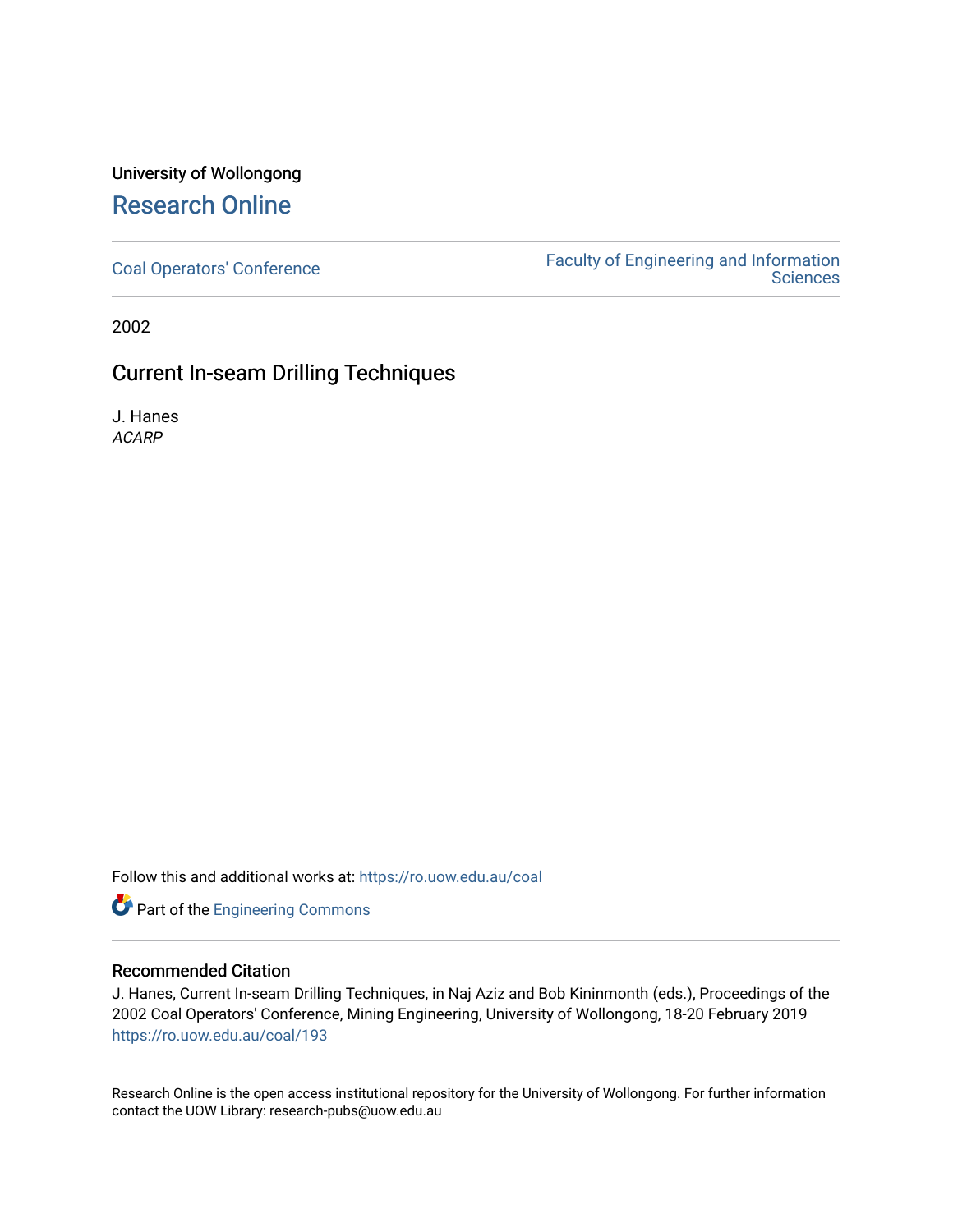# **CURRENT IN-SEAM DRILLING TECHNIQUES**

## **John Hanes1**

#### **INTRODUCTION**

In-seam drilling has two main purposes: gas drainage and exploration. Each hole can yield information on the geological structure of the ground drilled, but in the drilling of some gas drainage holes, valuable geological data is lost. Drilling technology has changed in some ways over the last ten years, but still has some way to go. There is room for more improvements to reduce the costs, to reduce the risks and to increase the information gathered.

#### **DRILLING EQUIPMENT AND TECHNIQUES**

Drill rigs have undergone some changes for the better in the last ten years. They have been increased in power and manoeuverability for drilling longer holes. Examples of these rigs are the Boart Longyear LMC75 and the Cram RamTrak Diamec 262 with automated rod handling. Drill rods have been improved with the introduction of the Boart-Longyear NRQHP which has a totally new thread and better strength properties.

Hole surveying has also advanced considerably over the last 10 years. Currently the Advanced Mining Technologies'(AMT) survey tool, the DDM is the norm. Since 1994, AMT has sold approximately thirty-five directional drilling survey instruments to companies in Australia and approximately twenty to overseas countries, such as USA, Japan, China and Republic of South Africa. The majority of these tools have been DDM MECCA instruments. AMT recently developed the Drill Guidance System (DGS) and trialled it at Tower Colliery. The DGS allows for the addition of other geophysical tools when they are developed and approved. A profiler or indicator of proximity to roof/floor is required by industry. Sigra's torque-thrust tool should also be a useful addon when its output can be interpreted. A non-IS version of the DGS can be used for surface to in-seam. A major problem in getting new in-hole surveying and logging technology into the industry is the long delays in getting IS approvals. IS approval has been obtained for NSW for the DGS, but there have been considerable delays getting approval for Queensland. Why do we have two different approval systems especially for equipment manufactured to Australian standards?

Guided drilling is mainly conducted as "flip-flop" drilling: 6 m is drilled to the right then 6 m to the left. Gray (1998) advised that the main limit to hole length was the strength of the drill rod joints under tension during pulling of the rod string. Hole friction was a major factor. To reduce hole friction, he recommended that holes be drilled straighter using the oilfield technique of rotary-slide. This technique has been routinely used at Appin Colliery since early 1988.

At Appin drilling is conducted with a down hole motor (DMH) which is slowly rotated at 200 RPM. A 92 mm bit and a 1.25 degree bend are used. The bit stays central and does not wave about. The result is a gun barrel spiraled hole. The AMT Mecca system is used for survey and has not been affected by rotation. There is less friction in the hole and there is better flushing of cuttings. Hydraulic pressures are reduced leading to the ability to achieve longer holes if required. The maximum drillable lengths previously obtained with the Diamec drill rig were around 500 m to 600 m, but with rotary drilling with DHM, +700 m has been achieved. Penetration rates are better, having increased from 40 to 70 quality metres per shift. Without rig moves, an extra 15 m to 20 m are achieved. There have been no detrimental effects on the survey tool. Rotation speeds are 150 to 200 rpm, ie about half of normal rotary drilling rotation. There is very little lateral deviation of the holes compared with holes drilled by the flip flop method. Some drilling contractors refuse to use the technique stating that it subjects the downhole motor to too much vibration.

CMTE are currently working on an ACARP funded project, Project C 9020, to develop a non-rotating high pressure drill string used to advance a pure waterjet cutting head. The technique will use a conventional bent sub for directional control.

 $\overline{a}$ 

<sup>1</sup> Coordinator of ACARP In-seam Drilling and Gas Research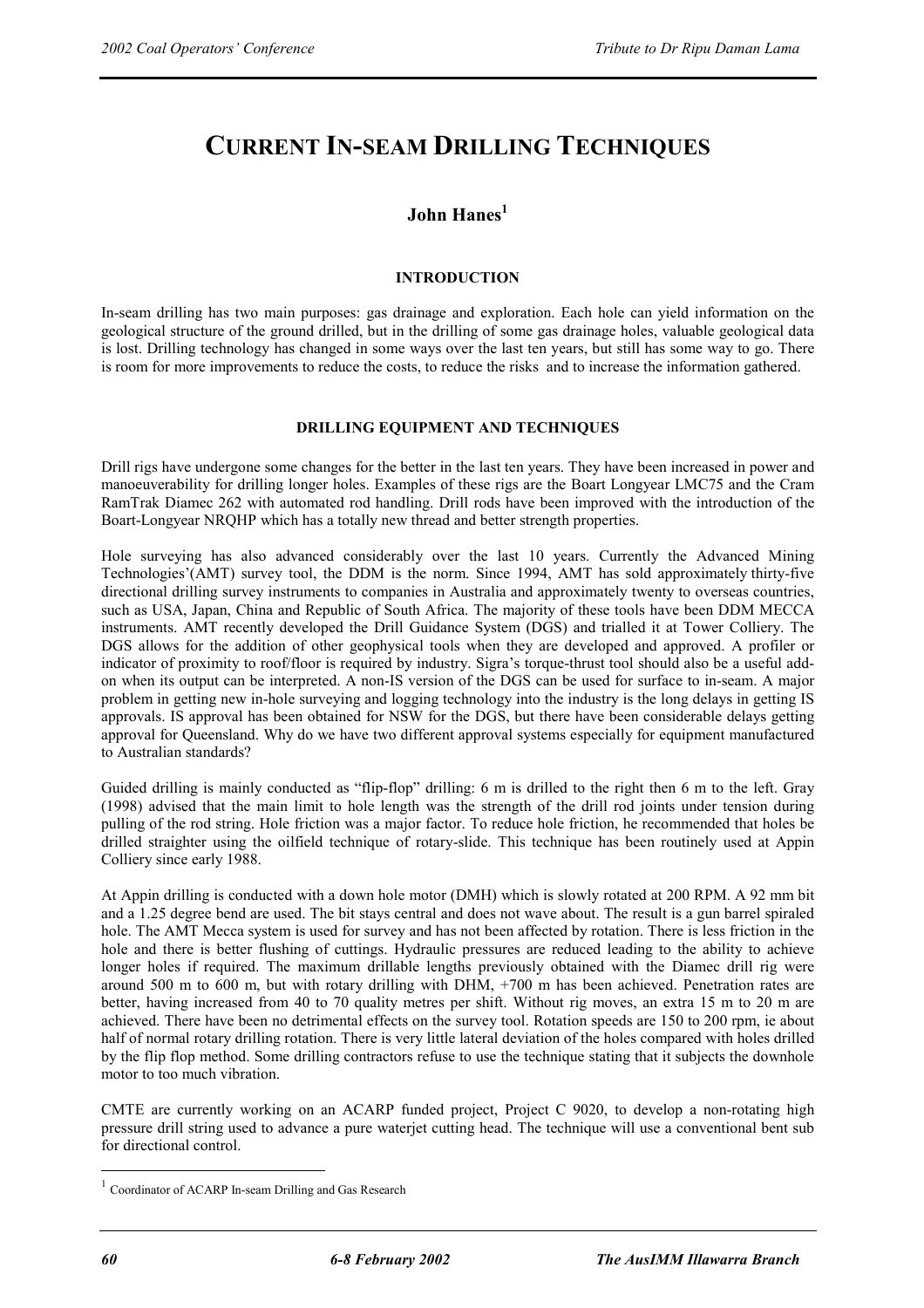Conventional rotary holes are still used, mainly for infill drilling and gas content core collection. Although BHP developed a monitored ProRam drill rig (Danell, 1999) and showed that it could detect outburst prone structures, the drill has not been used for detecting structures ahead of advancing faces, nor have other drills been fitted with monitoring equipment. This is a case of good research ignored by industry.

Drilling contractors and mine drillers are continually reviewing drilling methods to improve their methodologies and to reduce risks.

#### **DRILLERS**

The information which is gained from any in-seam hole is still completely dependent on the vigilance of the driller. An experienced and dedicated driller can detect even small structures through minor changes in drilling characteristics. The mine can only use this information if it is accurately recorded then properly interpreted. The Australian coal industry now has many experienced in-seam drillers. Tahmoor Colliery and BHP-Billiton's South Coast mines employ their own drillers and equipment for most of their drilling requirements. Other mines use drilling contractors. The industry is well serviced, but better communication appears to be required to improve results and satisfaction.

#### **EXPLORATION VERSUS DRAINAGE**

Although most drilling is conducted for pre-drainage of gas, each hole can yield information on geological structures critical to mining continuity. Some holes are purpose drilled for exploration. Different drilling and data gathering techniques are required for each type of hole and there are different risks involved. Drainage holes are usually limited to across block distances up to 300 m length. There is generally little risk in these holes and they are drilled quickly, one recent example was the drilling of a 611m hole in a 10 hour shift. Exploration holes typically involve greater hole lengths (the record to date is 1602 m), slower drilling and delays for cuttings collection, and branching. Exploration drilling has a higher risk of equipment loss, especially in very long holes drilled into structured ground where up to \$700,000 of equipment is in the hole.

To reduce the risk and cost of exploration drilling, an accurate prediction of seam structure and drilling conditions should be provided to the drillers prior to contract agreement. A competent geologist who can make decisions according to the information gathered during drilling should supervise the drilling. Drilling contractors report that most mining companies provide only sketchy information on predicted geology and leave the decision making and eventual blame if things go wrong, to the driller. These same companies would not allow surface exploration programs to be left up to the drilling contractors. During the 1980's, in a longwall mine, several drainage holes drilled across the block bogged. The drilling was overseen by the mine engineers as part of the production process. The geologist was not involved or provided any information from the holes until a fault was later intersected by the shearer in the block, but not in the gateroads. A review of the drilling plan showed that the drainage holes had bogged on the fault and provided valuable information that was not interpreted. Several weeks of mining were lost while the face was relocated beyond the fault. This was a costly way of learning that successful mining comes from teamwork involving several disciplines.

### **STRUCTURE DETECTION**

When most drilling was conducted with rotary drilling, structures were detected by bogging of the rods. With downhole motor drilling, the more powerful drill rigs allow drilling through smaller structures without bogging. A vigilant driller is required to detect these zones. The industry still requires automated logging during drilling to detect structures. The brightest hope comes from the Sigra torque and thrust tool which is being developed under ACARP funding (Project C7023). In laboratory tests, it has successfully detected minor differences in coal strength during drilling. Another potential is the borehole dielectric probe (Murray et al, 1999) which detects changes in moisture in the coal. To get such tools into the mines will require mine support for initial field proving then financial support for the construction and approvals. Mining personnel need to champion research projects or progress will be slow.